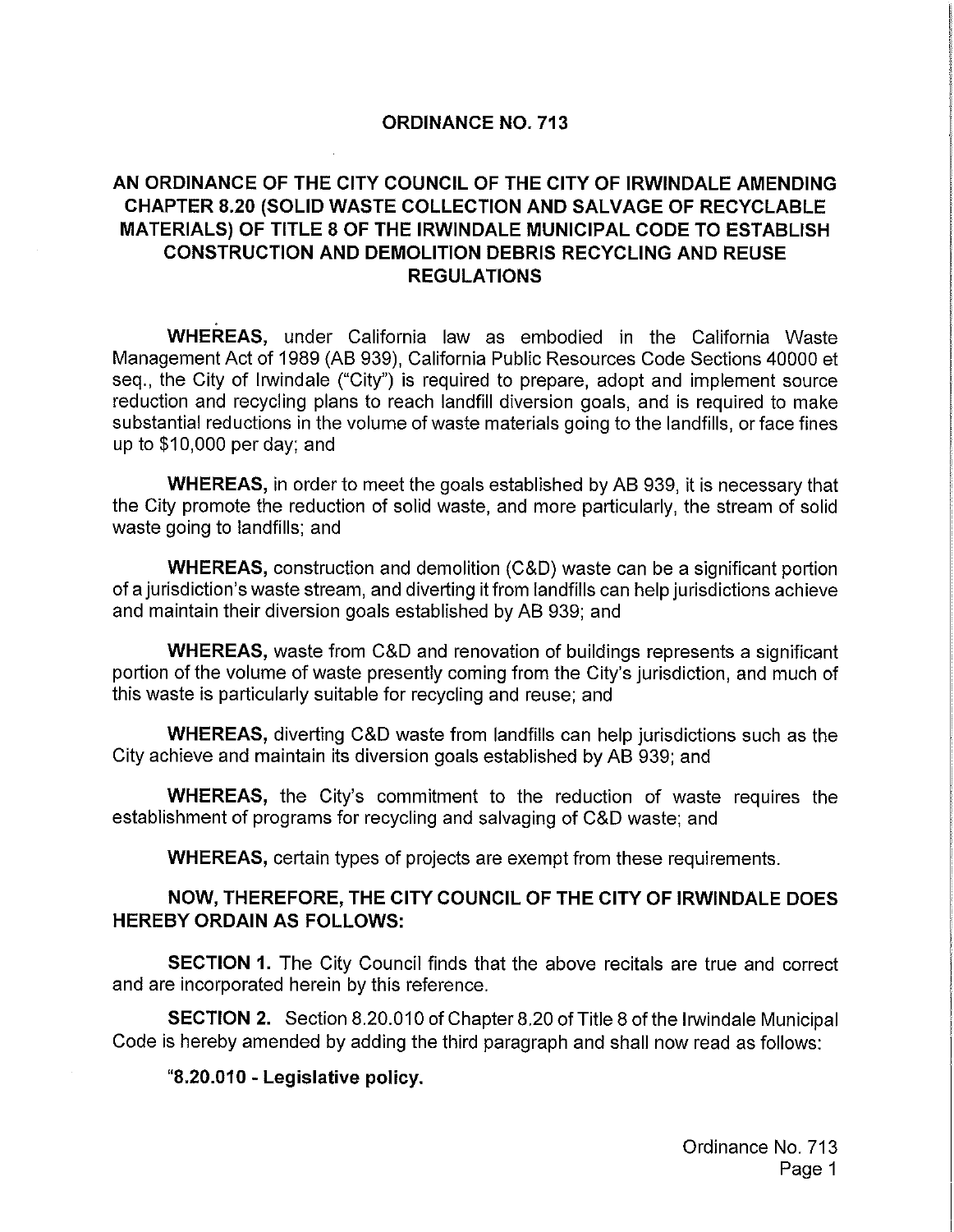The city council finds and determines that storage, accumulation, collection and disposal of refuse, trash, rubbish, solid waste, debris and other discarded material, as well as recyclable material, is a matter of great public concern, in that improper control of such matters creates a public nuisance, which may lead to air pollution fire hazards, illegal dumping, vector breeding and infestation and other problems affecting the health, welfare and safety of the residents of Irwindale and surrounding cities. The city council further declares that regulations provided in this chapter are designed to eliminate or alleviate such problems.

Further, the Legislature of the state of California has enacted the California Integrated Waste Management Act of 1989 ( Division 30 of the California Public Resources Code, § 40000, et seq.) (the "Act" hereinafter) which evidences the substantial public health, safety and welfare needs of the citizens of the state with regard to the appropriate utilization of the resources of the state and directs the cities thereof to embark upon aggressive solutions to the generation of solid waste and the disposal thereof. The Act declares that the responsibility for solid waste management is a shared responsibility of both the state and local governments and establishes goals and objectives for the management of solid waste, including substantial penalties for failure by local government to effectively manage the solid waste generated within the community by means of source reduction and recovery programs, including recycling activities. Pursuant to the Act, this city has adopted its source recovery and recycling element and this chapter is intended to assist in the implementation thereof.

Under the Act, the city is required to prepare, adopt and implement source reduction and recycling plans to reach landfill diversion goals, and is required to make substantial reductions in volume of waste materials going to the landfills. Recycling and reuse of construction and demolition debris is essential to further the city's efforts to comply with the goals of the Act. The recycling and reuse of construction and demolition debris has been proven to significantly reduce the amount of material that is disposed in landfills. Except in unusual circumstances, it is feasible to recycle and reuse a minimum of 65 percent of all construction and demolition debris."

SECTION 3. Section 8.20.020 of Chapter 8.20 of Title 8 of the Irwindale Municipal Code is hereby amended by adding the following new definitions and replacing the definitions for the terms "recycling", and " salvage". These definitions shall be placed in alphabetical order along with the existing definitions and shall read as follows:

Applicant: Any individual, firm, limited liability company, association, partnership, political subdivision, government agency, municipality, industry, public or private corporation, or any other entity whatsoever who applies to the City for the applicable permits to undertake construction, remodeling or demolition project within the City."

Construction: The building of any facility or structure or any portion thereof including any tenant improvements to an existing facility or structure and includes, without limitation, alterations or improvements to an existing structure.

Ordinance No. 713 Page 2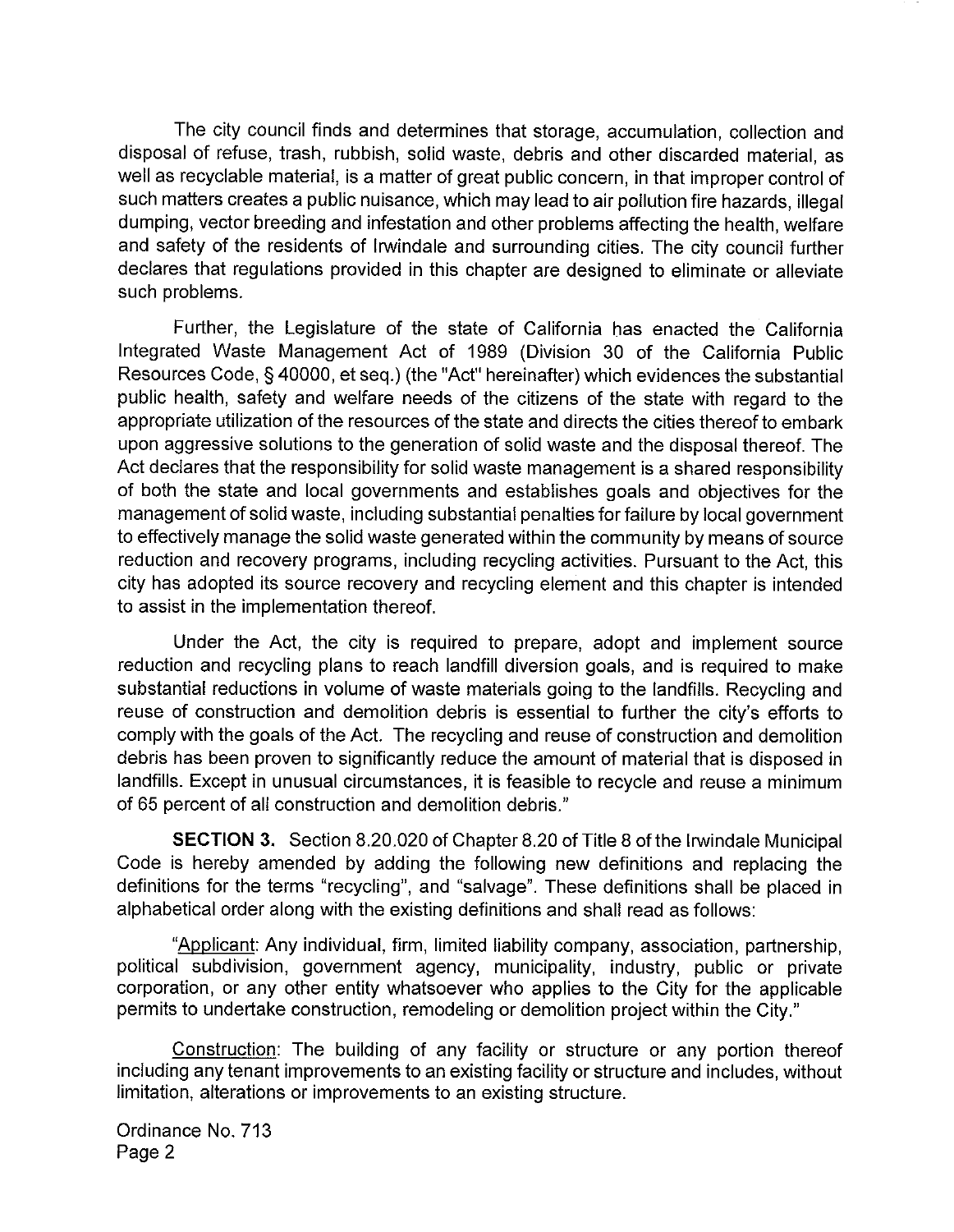Construction and demolition debris: Non -hazardous excess or discarded materials which are to be removed from a site during or after the construction, renovation, repair or demolition of any housing, commercial or industrial building or other structure, fence, wall or paving."

Conversion rate: The rate set forth in the standardized conversion rate table approved by the City pursuant to this chapter for use in estimating the volume or weight of materials identified in a Waste Diversion Plan."

Covered Project: Shall have the meaning set forth in Chapter 8.20. 311."

Demolition: The partial or complete decimating, razing, ruining, tearing down or wrecking of any facility, structure, pavement or building, ( wall, fence) whether in whole or in part, whether interior or exterior."

"Divert/Diversion: To use construction and demolition debris for any purpose other than disposal in a landfill, incineration facility, or alternative daily cover. Methods to divert materials from landfills include but are not limited to reuse, salvage, and recycling."

"Project: Any activity, which requires an application for a building (renovation) or demolition permit, or any similar permit from the City."

"Recycling: The process of collecting, sorting, cleansing, treating, and reconstituting materials that would otherwise become solid waste, and returning them to the economic mainstream in the form of raw material for new, reused, or reconstituted products which meet the quality standards necessary to be used in the marketplace."

Renovation: Any change, addition, or modification of an existing structure."

Reuse: Further or repeated use of construction or demolition debris."

Salvage: The controlled removal of construction or demolition waste/material from a permitted building, construction, or demolition site for the purpose of recycling, reuse, or storage for later recycling or reuse."

"Waste Diversion Plan: A completed Waste Diversion Plan (WDP) form, approved by the City for the purpose of compliance with this Chapter, submitted by the Applicant for any Covered Project."

SECTION 4. Section 8.20.301 of Chapter 8. 20 of Title 8 of the Irwindale Municipal Code is hereby added and shall read as follows:

#### 8. 20.301 — Construction and demolition debris -recycling program.

The purpose of the construction and demolition debris -recycling program is to meet AB 939 obligations by requiring all applicants of relevant projects to divert a minimum of sixty-five percent (65%) of the construction and demolition debris resulting from construction, renovation, and demolition projects. The amount of materials will be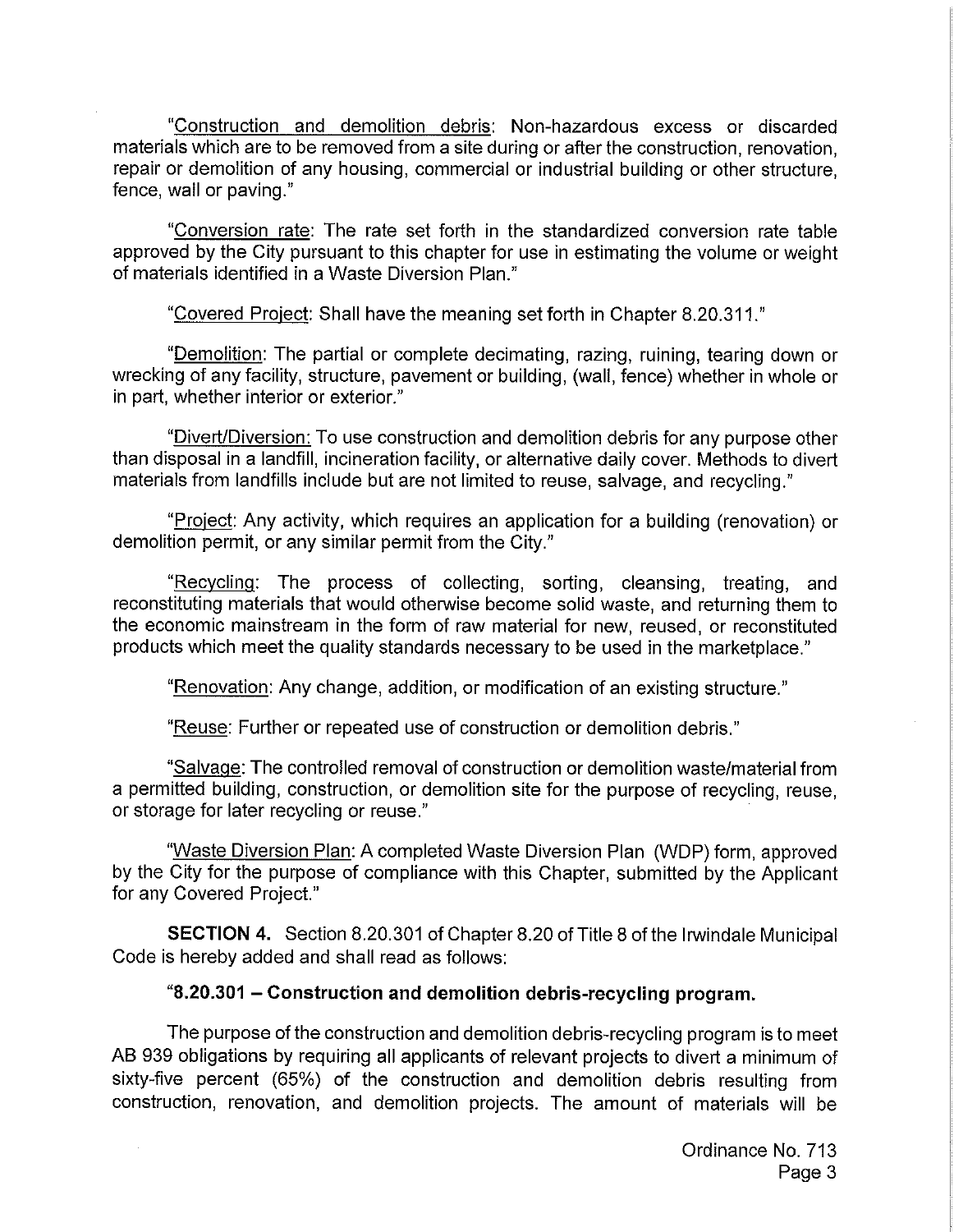calculated by weight or volume, but not both. Additionally, this chapter will serve to establish a program to secure compliance with the above stated diversion requirements."

SECTION 5. Section 8.20. 311 of Chapter 8. 20 of Title 8 of the Irwindale Municipal Code is hereby added and shall read as follows:

# $8.20.311$  – Construction and demolition debris-recycling program – Minimum standards, covered projects, and exemptions.

A. Diversion Requirement. It is required that all construction, renovation, and demolition projects covered under this section shall divert, through recycling and/or salvage for reuse, a minimum of sixty-five percent (65%) of non-hazardous construction and demolition debris or the amount required in the most current adopted County of Los Angeles Green Building Standards Code, whichever is more stringent. This value is to be calculated by weight or volume, but not by both.

B. Covered Projects. Covered projects shall include:

1. All newly -constructed, additions, and alterations to residential and commercial buildings within the City shall be subject to the provisions of this section. Failure to comply with any of the terms of this section shall subject the project applicant to the full range of enforcement mechanisms set forth in the Irwindale Municipal Code.

2. All city construction, renovation, and demolition projects within the city shall be considered "covered projects" for the purpose of this section and shall be subject to all applicable provisions of this section.

C. Exemptions. The following projects are exempt from the requirements of this section:

1. Work for which a building or demolition permit is not required;

2. Work for which only a plumbing, only an electrical, and/or only a mechanical permit is required;

- 3. Roofing projects that do not include tear -off of existing roof;
- 4. Seismic tie -down projects;
- 5. Projects where no structural building modifications are required;
- 6. Emergency demolition required to protect the public health and

safety;

7. Commercial/Industrial alterations that are 500 square feet or less;

and

- 8. Installation, replacement or repair of the following:
	- a. Retaining wall;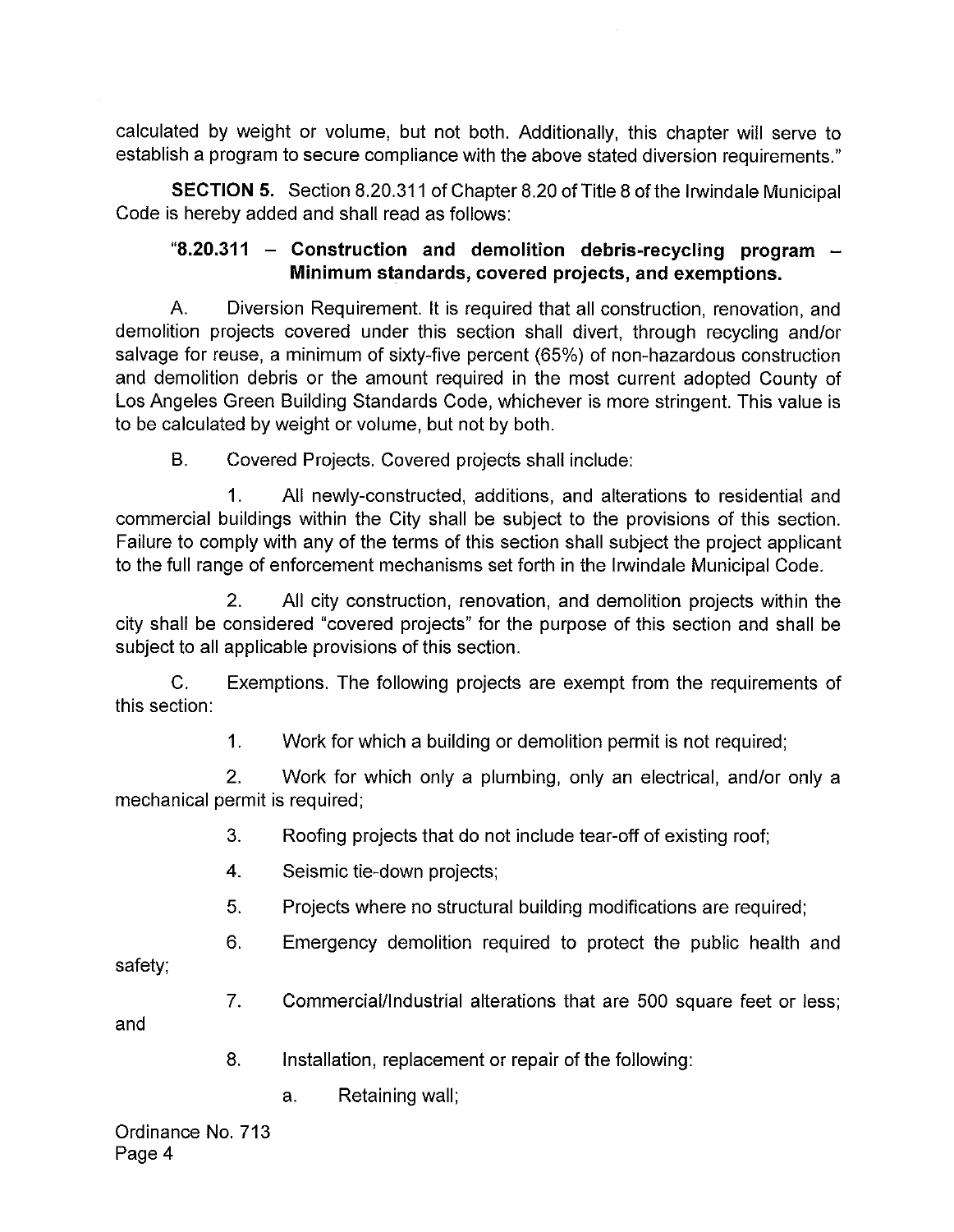- b. Patio cover;
- C. Deck;
- d. Fence;
- e. Swimming pool or spa;
- f. Sign;
- g. Storage racks;
- h. Commercial Shade Structures (*i.e.* Canopy);
- i. Pre-fabricated modular building/home;
- j. Windows;
- k. Partitions; and
- I. Foundations.

Notwithstanding the foregoing, it shall be encouraged, that at least 50% of all project -related existing construction and demolition waste from Exempt projects be diverted.

D. Request for Exemption Due to Infeasibility. In the event that an Applicant for a covered project experiences circumstances that the Applicant believes it is infeasible to comply with the required diversion rate, the Applicant may apply for a diversion requirement exemption at the time of application. The following process shall apply:

1. The Applicant shall indicate on their submittal the maximum rate he or she believes is feasible for each material and the specific circumstances that he or she believes it is infeasible to comply with the diversion requirement.

2. The Building Official or his/her designee shall review the information supplied by the Applicant and may meet with the Applicant to discuss feasible ways of meeting the diversion requirement. Based on the information supplied by the Applicant, the Building Official or his/her designee shall determine whether it is feasible for the Applicant to meet the diversion requirement.

3. If the Building Official or his/her designee determines that it is infeasible for the Applicant to meet the diversion requirements, he or she shall determine the maximum feasible diversion rate for waste generated by the project and shall indicate the new diversion requirement the Applicant shall be required to meet, and will inform the Applicant in writing of the new requirement.

4. If the Building Official or his/her designee determines that it is possible for the applicant to meet the diversion requirement, he or she shall so inform the applicant in writing, and the applicant will be required to comply with the applicable provisions of this section."

SECTION 6. Section 8. 20.312 of Chapter 8. 20 of Title 8 of the Irwindale Municipal Code is hereby added and shall read as follows:

# 8. 20.312 — Construction and demolition debris -recycling program — Waste Diversion Plan.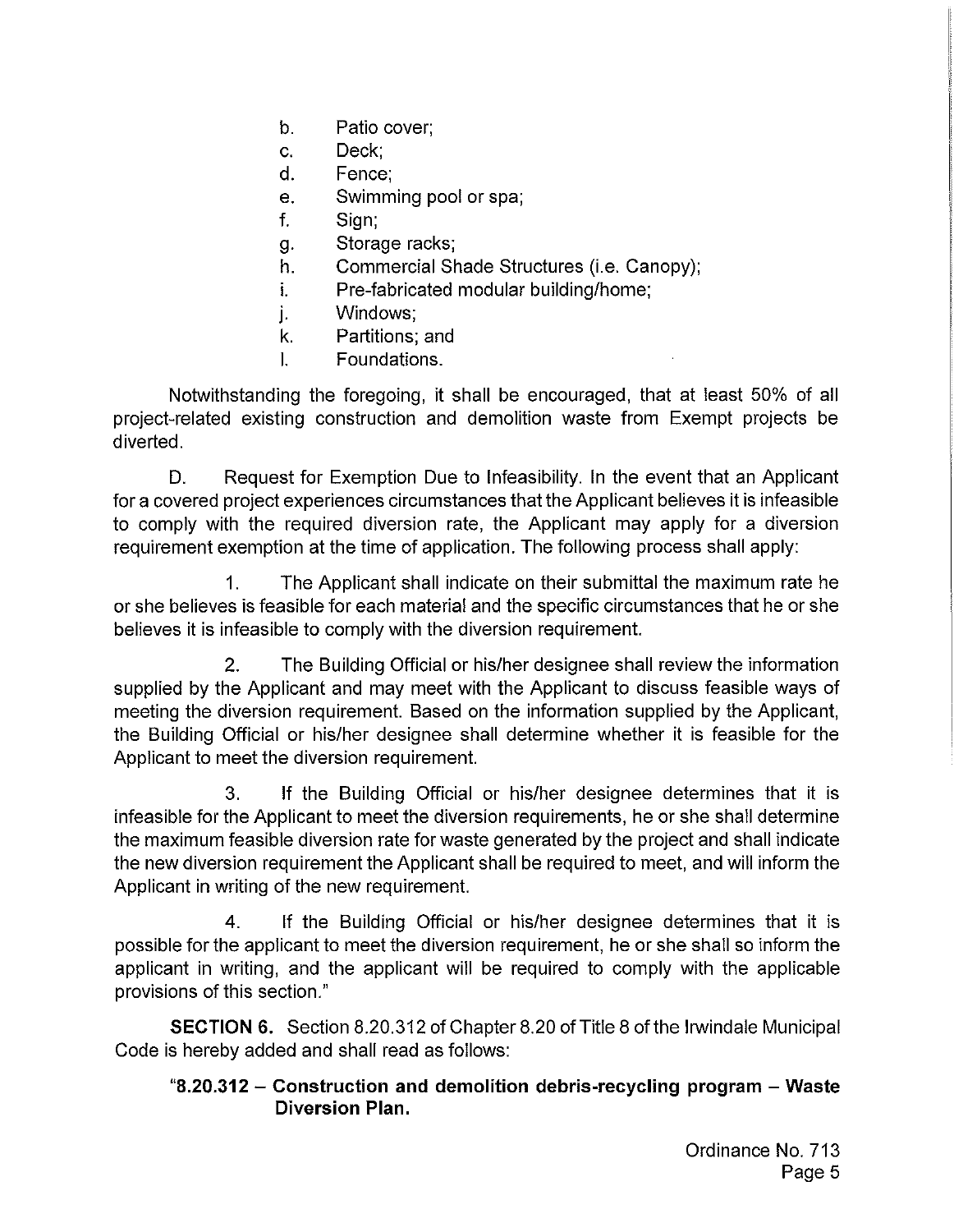A. Prior to starting the covered project, as specified in Section 8.02.311.B. every Applicant shall indicate if they will use the City's exclusive franchise waste hauler, or if they will self-haul construction and demolition debris and refuse from the project site to meet the diversion rate.

B. Applicants shall be required to submit <sup>a</sup> properly completed Waste Diversion Plan ( WDP) to the City, in a form as prescribed by the City, as a portion of the building or demolition permit process. The preliminary WDP submitted prior to starting the project shall contain the following:

1. Project information, project description, and project scope;

2. Applicant and owner information;

3. Owner responsibility form;

4. Determine if materials will be sorted on-site or mixed;

5. The estimated weight or volume of project construction and demolition debris to be generated, by material type;

6. The maximum weight or volume of such materials that can feasibly be diverted via reuse, recycling or salvage by material type;

7. Estimated weight or volume of construction and demolition debris that will be sent to a landfill; and

8. Facility(s) the materials will be hauled to, and their expected diversion rates (by volume or weight) by material type.

C. Because actual material weights are not available in this stage, estimates are used. In estimating the weight or volume of material as identified in the WDP, the Applicant shall use the standardized conversion rates approved by the City for this purpose. No building or demolition permit shall be issued for any covered project, as specified in Section 8.02.311.B, unless and until the WDP has been approved by the Building Official or his/her designee. Approval shall not be required, however, where emergency demolition is required to protect health or safety. The WDP shall only be approved if all of the following conditions have been met:

1. The WDP provides all of the information set forth in this section;

2. The WDP indicates that 65% of non -hazardous construction and demolition debris, or the amount required in the most current adopted County of Los Angeles Green Building Standards Code, whichever is more stringent, shall be diverted; and

3. The Applicant has submitted an appropriate Deposit for this project.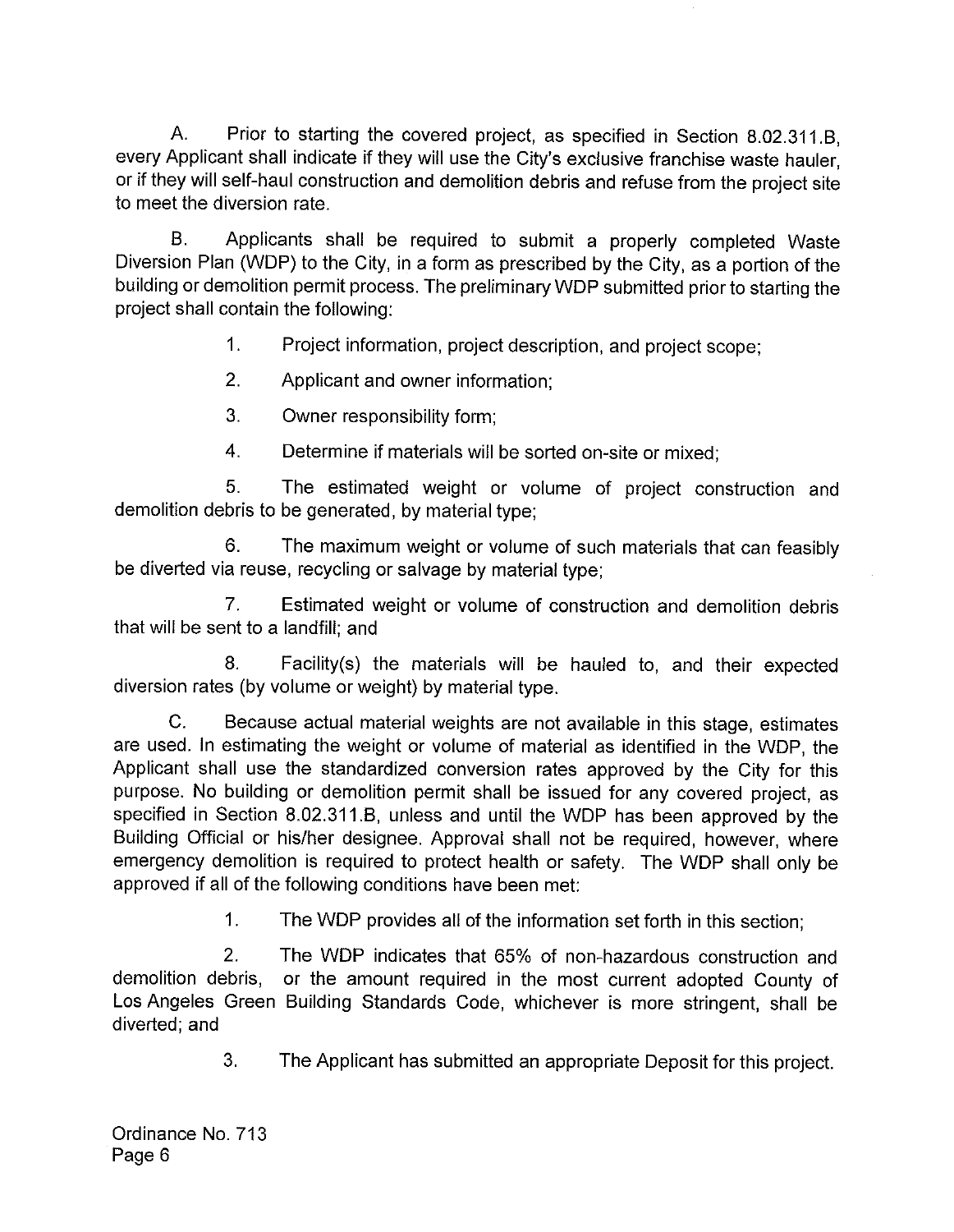D. During the term of the covered project, as specified in Section 8.02.311.B, the Applicant shall recycle and reuse the required percentage of waste and keep records of the tonnage (i.e. weight tickets) or other measurements approved by the City.

E. The Applicant shall submit documentation (i.e. weight tickets, final compliance report) to the City that proves compliance with Chapter 8. 20. 311 Diversion Requirement prior to the final inspection. A final inspection or certificate of occupancy will not be issued until all documentation has been submitted and approved by the Building Official or his/her designee. The documentation shall consist of a final completed WDP showing the actual waste tonnage data, supported by original or certified photocopies of receipts and weight tickets or other records of measurement from recycling companies, deconstruction contractors, and/or landfill and disposal companies. Receipts and weight tickets will be used to verify whether waste generated from the covered project has been or will be recycled, reused, salvaged or disposed. The applicant shall make reasonable efforts to ensure that all designated recyclable and reuse debris salvaged or disposed are measured and recorded using the most accurate method of measurement available.

F. To the extent practical, all construction and demolition waste shall be weighed in compliance with all regulatory requirements for accuracy and maintenance. For construction and demolition waste for which weighing is not practical due to small size or other considerations, a volumetric measurement shall be used."

SECTION 7. Section 8.20. 313 of Chapter 8. 20 of Title 8 of the Irwindale Municipal Code is hereby added and shall read as follows:

# 8. 20.313 — Construction and demolition debris -recycling program — Deposit

A. As a standard condition to the issuance of any permit for construction, renovation, or demolition for a covered project, as specified in Section 8.02.311. B, the Applicant shall post a deposit (cash, letter of credit, performance or surety bond, money order) as follows:

1. For residential projects, the amount of the deposit will be a flat fixed rate of \$150.

2. For commercial/industrial projects, the deposit amount will be a minimum of \$250 and shall not exceed \$30,000. The formula used to determine the deposit for commercial/industrial projects is 3% of the total cost of the project/building valuation) being constructed or demolished.

B. The deposit shall be returned, without interest, in total or pro-rated, upon proof of satisfaction by the City that no less than the required percentage of construction and demolition debris generated by the covered project has been diverted from disposal and has been recycled, reused, or stored for later reuse or recycling. If a lesser percentage of construction and demolition debris than is required is diverted, a proportionate share of the deposit shall be returned.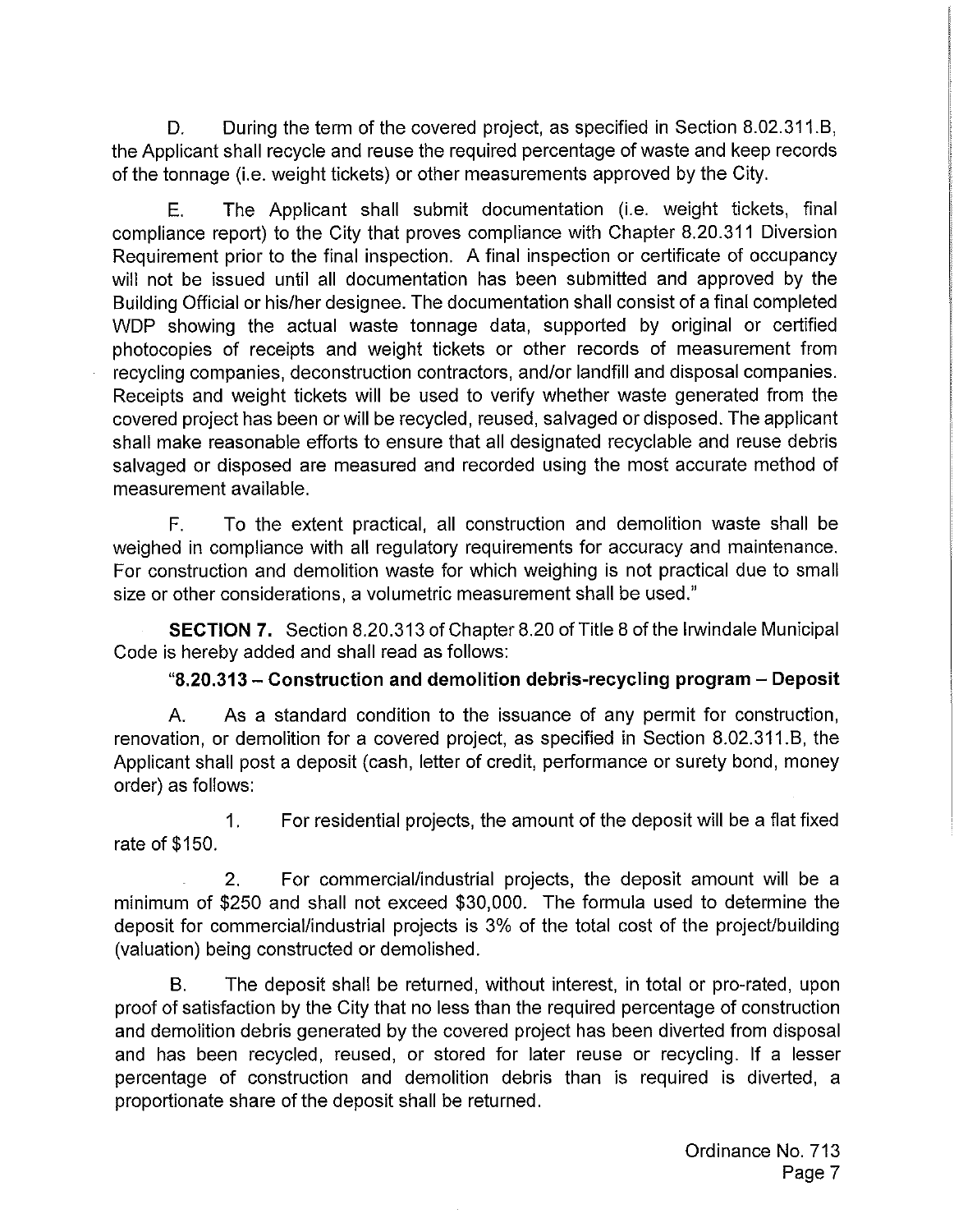C. The deposit shall be forfeited entirely or to the pro-rated extent that there is a failure to comply with the requirements of this chapter."

SECTION 8. Section 8.20.400 of Chapter 8. 20 of Title 8 of the Irwindale Municipal Code is hereby added and shall read as follows:

#### 8. 20.400 — Administrative Citations.

Violations of this Chapter 8.20 may be enforced in accordance with the provisions set forth in Chapter 1.16 (Administrative Citations) of the Irwindale Municipal Code, notwithstanding any limitations on applicability set forth therein."

SECTION 9. Section 8.20.410 of Chapter 8. 20 of Title 8 of the Irwindale Municipal Code is hereby added and shall read as follows:

#### 8. 20.410 —Standards, guidelines, and criteria.

The Building Official or his/her designee may establish and/or adopt standards, guidelines, and criteria consistent with this chapter, which are reasonably necessary to achieve the objectives of this chapter."

SECTION 10. Section 8. 20.420 of Chapter 8. 20 of Title 8 of the Irwindale Municipal Code is hereby added and shall read as follows:

#### 8. 20.420 — Inspections, inquiries, and audits.

The Building Official or his/her designee may make any and all inspections, inquiries, and audits as the director may deem necessary to determine compliance with this chapter."

SECTION 11. The City Council hereby authorizes and directs the Mayor and the City Clerk to execute this Ordinance on behalf of the City of Irwindale forthwith upon its adoption.

SECTION 12. The Deputy City Clerk shall certify as to the passage of this Ordinance and shall cause the same to be published and/or posted at the designated locations in the City of Irwindale.

SECTION 13. The City Council hereby finds and determines that it can be seen with certainty that there is no possibility that this ordinance may have a significant adverse effect on the environment. Thus, the adoption of this ordinance is exempt from the requirements of the California Environmental Quality Act ("CEQA") pursuant to Section 15061(b) (3) of the CEQA Guidelines. City staff is directed to prepare and file a Notice of Exemption under the California Environmental and Quality Act (CEQA) in connection with this Ordinance.

 $\alpha$ 

 $\mathfrak{f}$ 

 $\label{eq:11} \eta\lambda(\mathbf{v}_i,\mathbf{v}_i) = -\mathbf{y}_i - \mathbf{y}_i$ 

Ordinance No. 713 Page 8